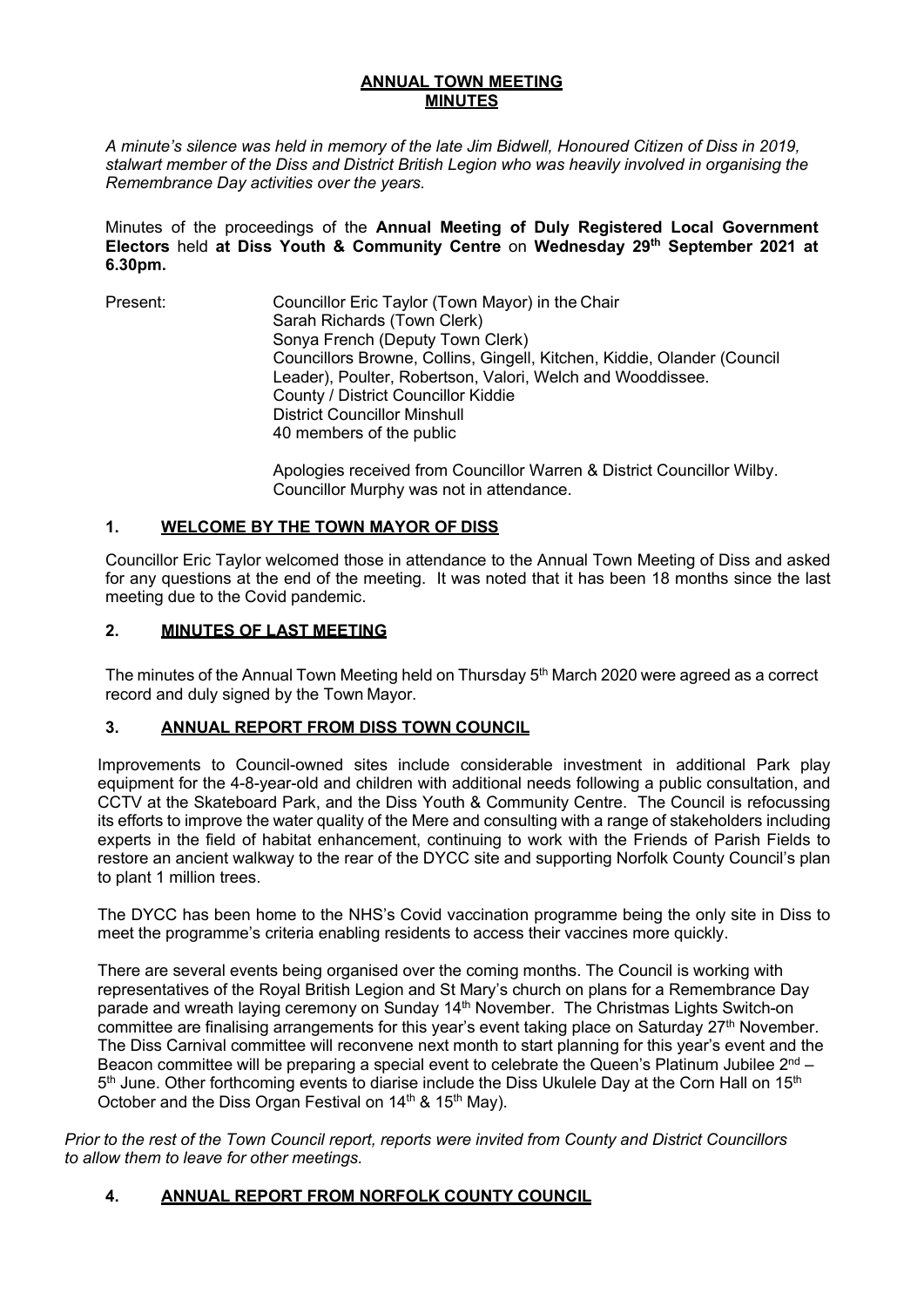County Councillor Kiddie thanked the electorate who supported him and promised to represent the Diss & Roydon residents. Diss saw £1 million invested in highways improvements in the previous four years with a further £180k this year. Schemes have included the resurfacing of Uplands Way, Skelton Rd and the Shelfanger Road pavement outside the DYCC, tree and drainage works in Factory Lane, hedges in Mount St and Frenze Hall Lane and extra lines and signs to address parking and speeding issues outside Roydon primary school. Weather conditions have impeded remedial works to repair potholes, for which NCC has received an additional £10m from central government albeit to cover 8,000 roads in Norfolk. Minor schemes planned include extra drainage works on Walcot Road and on the Roydon part of the A1066. Plans to address flooding issues on Sawmills Road are scheduled for early 2022.

NCC is negotiating with one last landowner regarding the schemes to provide bus access to the train station and the Vinces Road junction improvements. The Causeway Public Right of Way leading to Chapel St will be resurfaced via a Parish Partnership Scheme, extra 20mph signs for the Heritage Triangle and beacon trail signage is being ordered. NCC is committed to planting million trees as part of environment programme and schemes are invited via the Town Council. Councillor Kiddie has been able to provide his member grant to local clubs and groups to support an irrigation system for Diss Bowls Club, leadership training equipment for Diss Air Cadets and a new hut for the Roydon Girl Guides.

It was noted that funds are restricted following Covid, which will need careful consideration when finalising the budget in February.

## **5. ANNUAL REPORT FROM SOUTH NORFOLK DISTRICT COUNCIL**

District Councillor Minshull reported on behalf of the three District Councillors. The merging of South Norfolk and Broadland District Councils is estimated to save £8.7m over the first four years, £4.5m more than originally anticipated and a higher quality workforce given greater coverage. As Chairman of SNC two years ago, cllr Minshull was privileged to see closely the tremendous work that went into supporting residents and businesses through the pandemic. 85% of their staff now work remotely so accommodation requirements are being reviewed for future savings and all meetings are recorded allowing for greater accountability.

The District Council carries out 84 different tasks. Some staff were redeployed into the NHS and many volunteered to work on days off in the testing centres and vaccination centres. Their IT team equipped over 600 members of staff and members to work remotely during first two weeks of lockdown and the Help Hub, open 7 days a week until 10pm, brings together around 40 different organisations to solve problems.

£147.4m has been distributed to support local businesses and residents, 51,764 calls taken regarding benefits, £73k paid out through the hardship fund, £1.2m in council tax benefits, £163k to support track and trace. 10,000 businesses in the district were contacted to offer support. In the height of lockdown, they supported 3,700 shopping deliveries, fed 560 houses in food poverty to ensure no house went hungry and distributed 8 tonnes of food to residents. 45 community support groups were formed and are still operating. Accommodation was provided to 812 residents and 781 people were helped onto the housing register. Three out of the 12 business awards for the District were awarded to Diss recipients.

Finally, tribute was paid to the waste collection staff who didn't miss a single bin collection throughout the pandemic and also volunteered during the flooding on Christmas eve.

There were several questions for County / District councillors. The new Beacon trail maps would be distributed to the Visitor Information Centre at Diss Corn Hall, a request to clear the drains along Mere St would be submitted, and attendees were encouraged to report any works required e.g streetlights, drain covers, potholes, rubbish clearance on Fixmystreet.com which will direct the enquiry to the responsible Council. It was noted that the vegetation along the footpath from Desira garage to Scole has made it difficult to pass and that sports clubs and other groups can still apply for grant support via the Help Hub.

**(Action: Clerk; when available / KK; immediately)**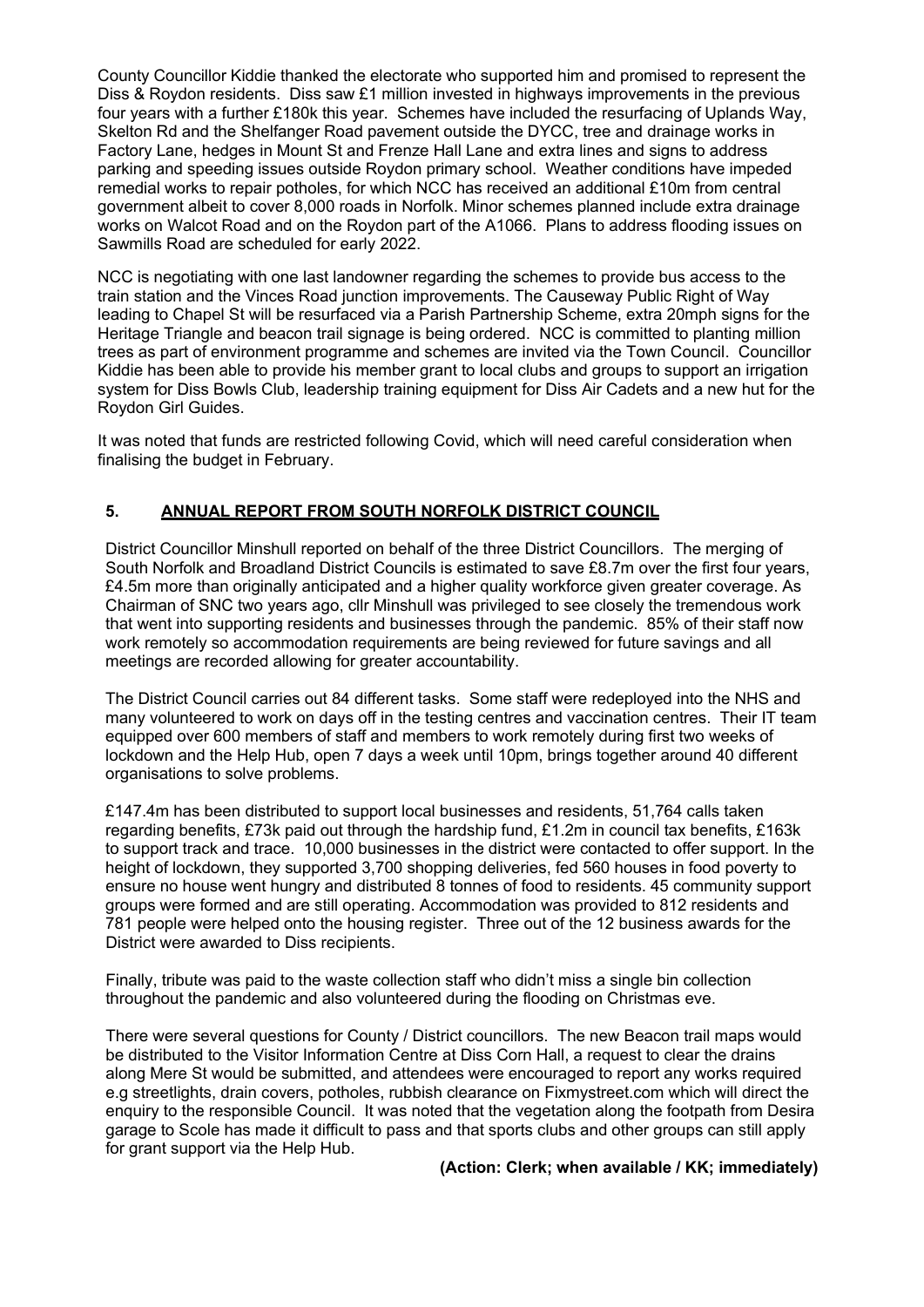A member of the public reported that he has enquired about a pavement, which is narrower than 600mm and that there is a permissive path from Frenze bridge to Scole with plans for a cycle path underway.

There was discussion regarding the pigeon fouling in Mere St and the responsibilities of the District Council for pavement cleaning particularly given the savings made. The District Council and Town Council are working together during the weekly road sweeps, which also covers areas such as Mere's Mouth and the Market Place that are owned by DTC. It was noted that a combination of efforts from councils, shop owners and the public is needed to address the issue.

### **(Action: DTC Action Group / KK; by 31.12.21)**

It was noted that central government set the £19k threshold regarding eligibility for the £500 Track & Trace payment.

*County and District Councillors left the meeting.* 

### **6. ANNUAL REPORT FROM DISS TOWN COUNCIL CONTINUED**

*Councillor Olander, Council Leader presented the infrastructure improvements part of the presentation.* 

The Council works in partnership with Norfolk County Council and the District Council on highway related improvements. Parish Partnership schemes, funded 50/50 by NCC and DTC, include upgrades to the Causeway PROW scheduled for delivery before the end of the financial year and a third speed sign next year so that key areas can be targeted more frequently.

Other projects include a District lead Residents Parking Scheme which will consider a range of parking restrictions including yellow lines and signs, parking permits and time-limited parking and a NCC lead project to pedestrianise Mere Street to encourage walking and cycling in the town centre and increase safety, which has been out for initial consultation with local stakeholders. Proposals include disabled only park outside the museum and time limited access for deliveries.

The double yellow lining work has been carried out and a new legal order is now in place to support the scheme for a link road between the railway station and Nelson Road and a public consultation for the Traffic Regulation Order (double yellows) is scheduled for October with the detailed design planned for completion by end of December for the Vinces Road/A1066 junction scheme.

The Diss & District Neighbourhood Plan incorporating feedback from the Regulation 14 presubmission consultation is about to be submitted to the Planning Authority for examination, which could take up to six months prior to the referendum given the Plan's complex nature across two counties and seven parishes. If the plan is approved, Community Infrastructure Levy contributions for major developments will increase from 15 to 25%.

Positive feedback has been received regarding the new picnic benches situated on the Mere's Mouth, which has seen an increase in footfall following the programme of works to fully pedestrianise the area. Additional planters and cycle racks are also being installed as part of a partnership project with the District Council and the Council is working with NCC's EXPERIENCE team and other stakeholders in support of an outdoor art installation destined for the Mere's Mouth area and linked to a 250-mile walking/cycling trail to encourage new visitors to Norfolk.

#### *Councillor Taylor, Town Mayor, completed the presentation.*

The Council has welcomed three new members of staff as well as four new councillors since May 2020 and sadly said goodbye to two former councillors who each contributed to the work of the Town council for over 10 years. Former councillor Mason was presented with a certificate to acknowledge his support of and commitment to the Town Council during which time he took on several pivotal roles including as Council Leader where he was instrumental in developing the Council's first strategic plan.

Fundraising for the Mayor's charities in aid of MIND, which has supported so many during the